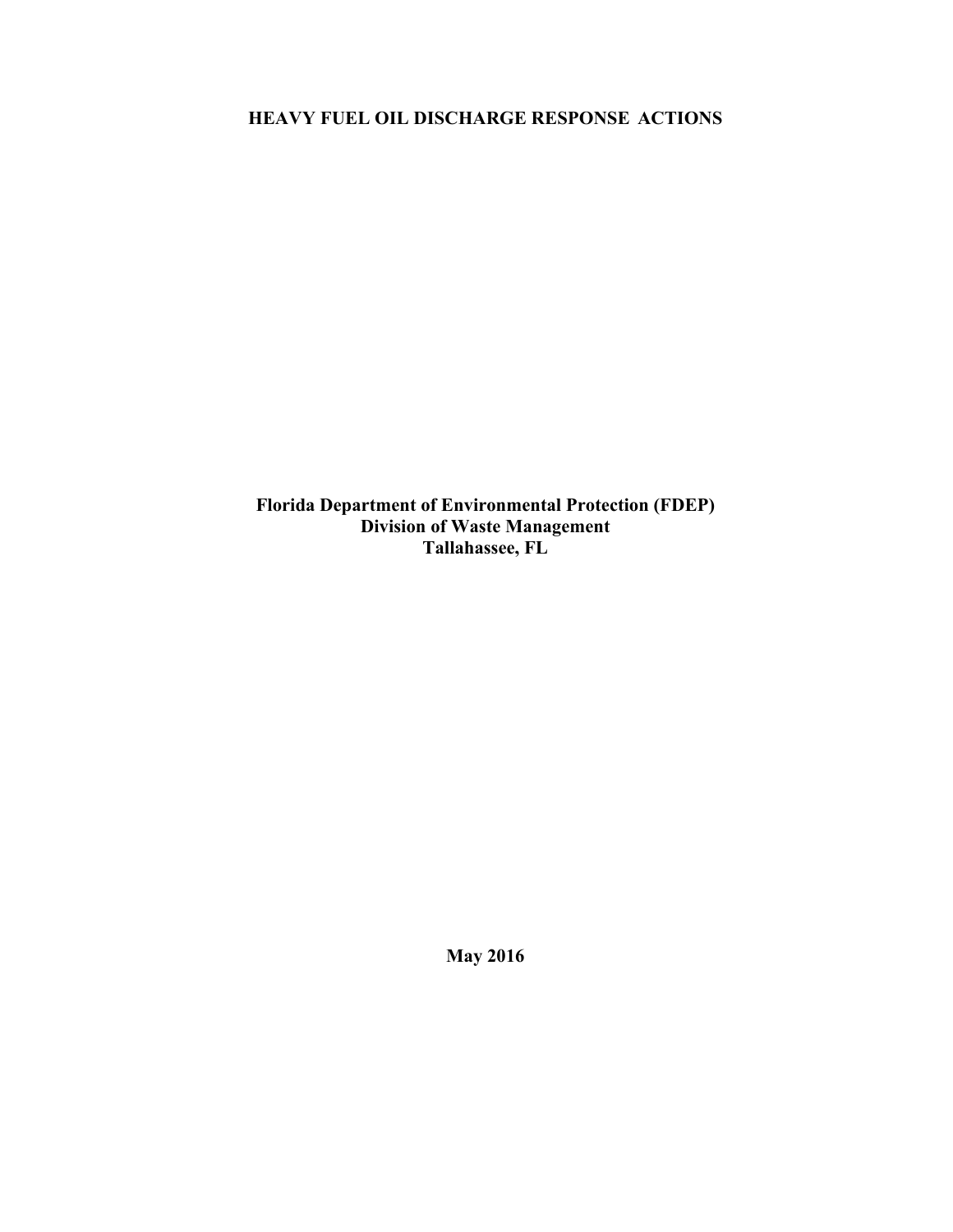### **HEAVY FUEL OIL DISCHARGE RESPONSE ACTIONS**

### **Background**

This guidance document outlines emergency response actions that may be followed to respond to heavy fuel oil discharges.

Heavy fuel oil includes American Society for Testing and Materials (ASTM) grades number 5 and number 6 residual oils, and intermediate fuel oils used for marine bunkering with a viscosity of 30 and higher. No. 6 fuel oil is far more common than no. 5, and is the principal fuel used by oil-fired power plants. Thus "heavy fuel oil" is frequently used as a synonym for no. 6 residual oil. Heavy fuel oil is a highly viscous oil that has a low propensity to flow. When discharged, it usually results in visual staining of the top 3 to 4 inches of soil in the vicinity of the discharge. The response actions in this guidance take into consideration the fuel 's high viscosity, low propensity to flow, and the staining associated with a discharge.

## **Applicability**

The response actions provided below can be applied to discharges of heavy fuel oil to a pervious surface. It cannot be applied to discharges of heavy fuel oil being addressed pursuant to the Clean Water Act. Heavy oil discharged onto impervious surfaces should be recovered.

Following this protocol, such that the heavy fuel oil discharge is remediated within 30 days, constitutes compliance with the de minimis discharge provisions of Chapter 62-780, F.A.C. In responding to heavy oil discharges, including those into or near waters of the state, responders should also comply with all other applicable laws and rules, including applicable notification requirements.

### **Response Actions**

Heavy oil discharge response actions include two types of discharge categories: a new discharge and an existing discharge. For the purposes of this guidance document, a new discharge is defined as a discharge that is known to have occurred within the past 48 hours. An existing discharge is any other heavy oil discharge.

Response actions should be completed within 30 days of discovery of a new or existing discharge. To the extent response actions are not completed within that timeframe, the responder should contact the local county storage tank program office or Department of Environmental Protection ("Department") district office to develop an appropriate discharge response in accordance with Chapter 62-780, F.A.C.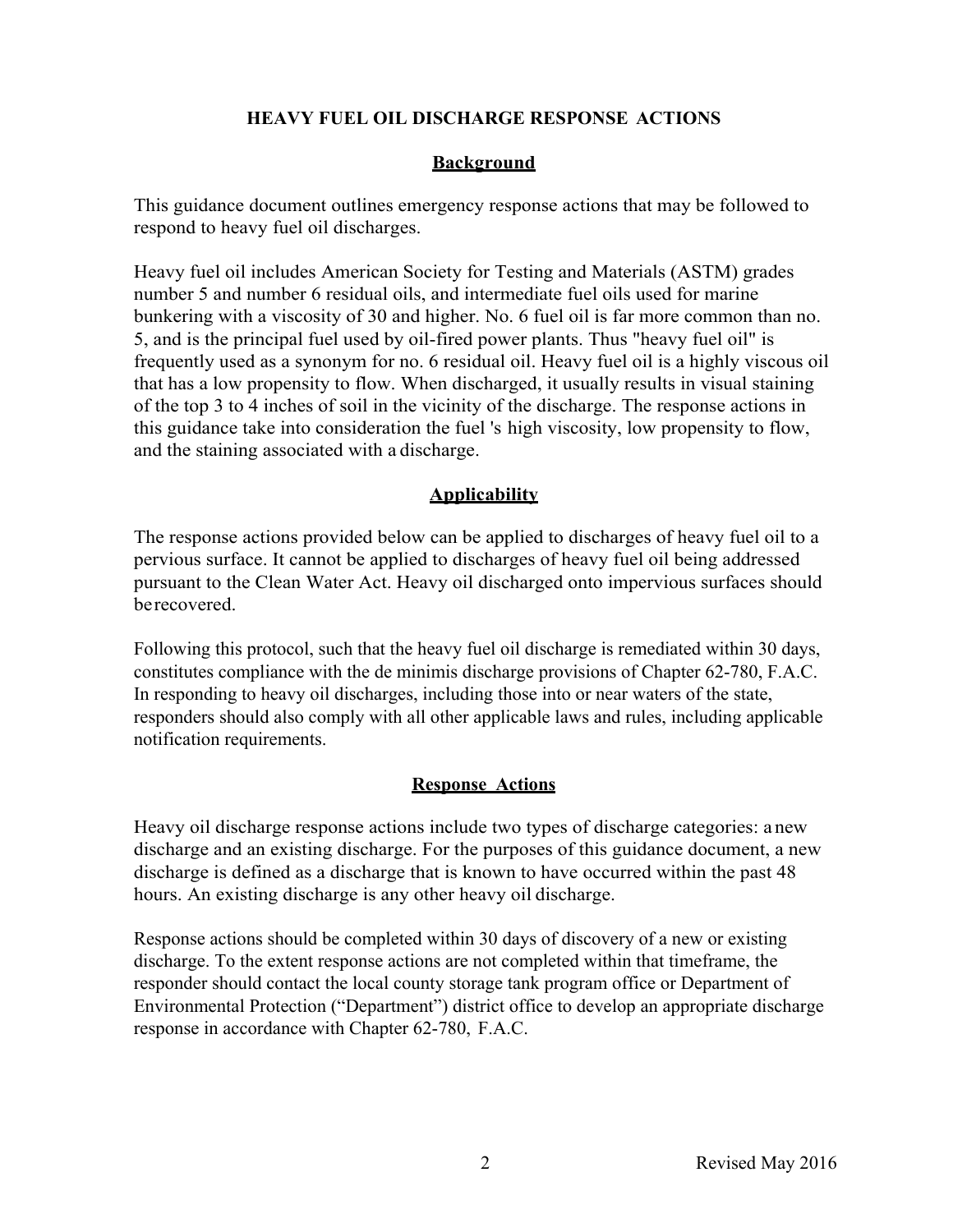# A. New Discharge Response Protocol

# 1. New Discharge Not Resulting in Contact with Groundwater

The response actions for a new discharge of any quantity where the discharge did not result in contact with groundwater should be initiated within 48 hours after discovery. Once the source of the discharge is abated or otherwise secured, responders should initiate response actions, which should include immediate measures to control and abate the discharge.

Soil impacted by heavy fuel oil may be excavated through visual delineation of stained soil. This is typically done using shovels, a backhoe, a track hoe or other appropriate equipment. All visible traces of the heavy oil in the soil should be removed, including a one-foot lateral and vertical buffer, unless prevented by a physical obstacle such as a storage tank, building, etc. Excavated soil should be stockpiled on Visqueen or other similar impervious material until loaded into 55 gallon drums, roll-off dumpsters or similar containers. Excavated soil should be secured in a manner that prevents human exposure to contaminated soil and prevents soil exposure to precipitation that may cause surface runoff. All excavated soil should be disposed of or treated within 60 days of completion of field activities in accordance with applicable local, state, and federal regulations. Applicable disposal or treatment documents should be obtained and maintained with the response records.

## 2. New Discharge Resulting in Contact with Groundwater

 The response actions for a new discharge of any quantity that resulted in contact with groundwater should be initiated within 48 hours after discovery. Once the source of the discharge is abated or otherwise secured, responders should initiate response actions, which should include immediate measures to control and abate the discharge.

 groundwater confirmatory laboratory analysis should be conducted of the groundwater to In accordance with paragraph C. below, if a new discharge resulted in contact with ensure that levels of Polycyclic Aromatic Hydrocarbons (PAHs) applicable to heavy fuel oil as provided in Table A are below the corresponding groundwater cleanup target levels for those PAH constituents in Chapter 62-777, F.A.C., or alternative target levels agreed to with the Department.

To the extent such removal cannot be completed within 30 days, the responder should contact the relevant Department district office to develop an appropriate discharge response in accordance with Chapter 62-780, F.A.C.

# B. Existing Discharge Response Protocol

The response actions for an existing discharge should be initiated as soon as possible after discovery.

If the discharge is 25 gallons or less and did not result in contact with groundwater, the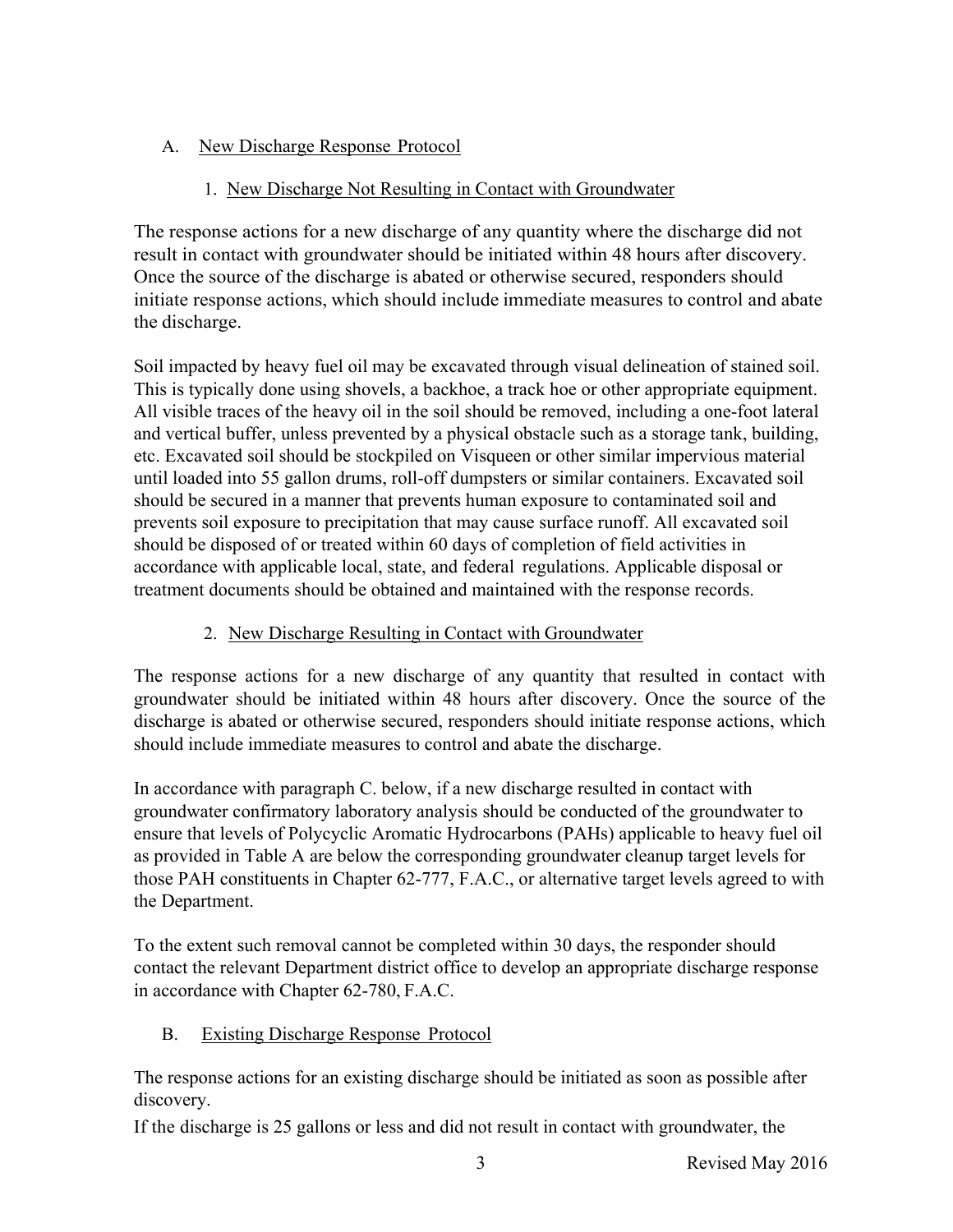response protocol for new discharges in paragraph A.l. may be followed.

 If the discharge is 25 gallons or less and resulted in contact with groundwater, the response protocol for new discharges should be followed. Also, in accordance with paragraph C. below, potential groundwater impacts should be addressed.

 If the discharge is greater than 25 gallons, or resulted in contact with groundwater (see paragraph C. below), all visible traces of the heavy fuel oil in the soil should be recovered including a one foot lateral and vertical buffer as provided in Section A above and confirmatory laboratory analysis of one composite sample of soil from the bottom of the excavation (unless the bottom is below the water table) and the walls or perimeter of the excavation should be conducted to ensure that all impacted soil has been removed. Also, where the existing discharge resulted in contact with groundwater, the provisions of paragraph C. should be followed.

Verification cleanup of the soil should be confirmed by ensuring that levels of PAHs applicable to heavy fuel oil as provided in Table A are less than the lower of the direct exposure or leachability soil cleanup target levels for those PAH constituents, or other alternative target levels agreed to with the Department. Removal should continue until applicable PAH constituent levels are below the aforementioned concentrations, unless prevented by a physical obstacle as previously mentioned.

To the extent such removal cannot be completed within 30 days, the responder should contact the relevant Department district office to develop an appropriate discharge response in accordance with Chapter 62-780, F.A.C.

### C. Groundwater Contact

Heavy fuel oil removal activities in groundwater may include but are not be limited to the use of:

- a. Absorbent pads or booms;
- b. Pumps (skimmer, diaphragm, centrifugal, etc.) with mechanical, electrical or handbailed purging operations;
- c. Hand or mechanical bailing;
- d. Fluid vacuum techniques; or
- e. Other applicable techniques or technologies.

Recovered heavy fuel oil should either be burned for energy recovery or disposed of or treated in accordance with applicable local, state, and federal regulations.

 If a new or existing discharge resulted in contact with groundwater, after heavy fuel oil removal activities in groundwater have been completed, confirmatory laboratory analysis should be conducted to ensure that PAH levels applicable to heavy fuel oil as provided in Table A are below the applicable groundwater cleanup target levels for PAH constituents in Chapter 62-777, F.A.C., or alternative target levels agreed to with the Department.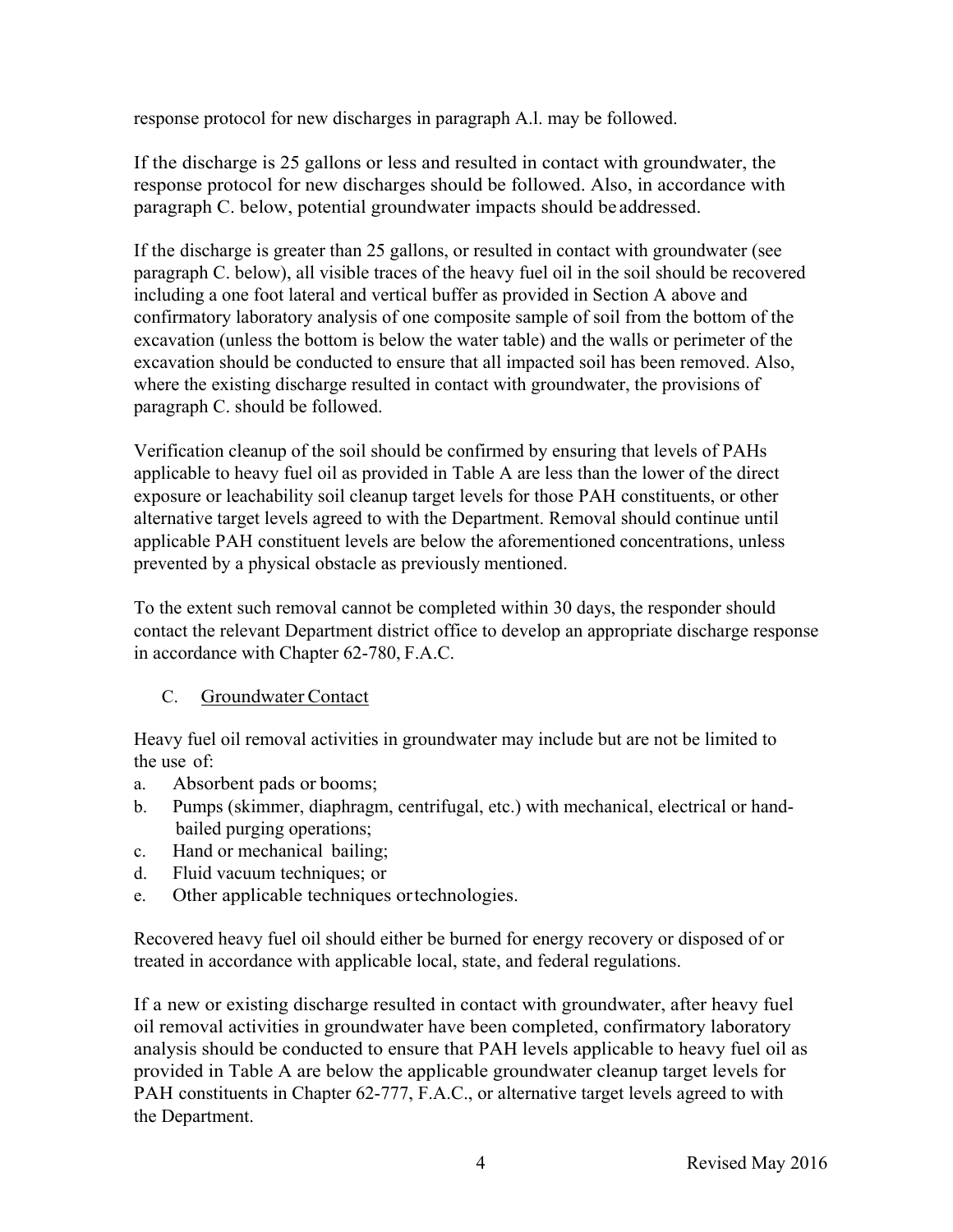#### D. Documentation

The attached form should be completed by electric utilities for each discharge of heavy fuel oil on a pervious surface and kept on file for a period of five years and made available to the Department upon request.

#### Table A – PAH Constituents Applicable to Heavy Fuel Oil

Phenanthrene Anthracene Fluoranthene Benz(a)anthracene Benzo(b)fluoranthene Benzo(k)fluoranthene Benzo(a)pyrene Chrysene  $Indeno(1, 2, 3-cd)pyrene$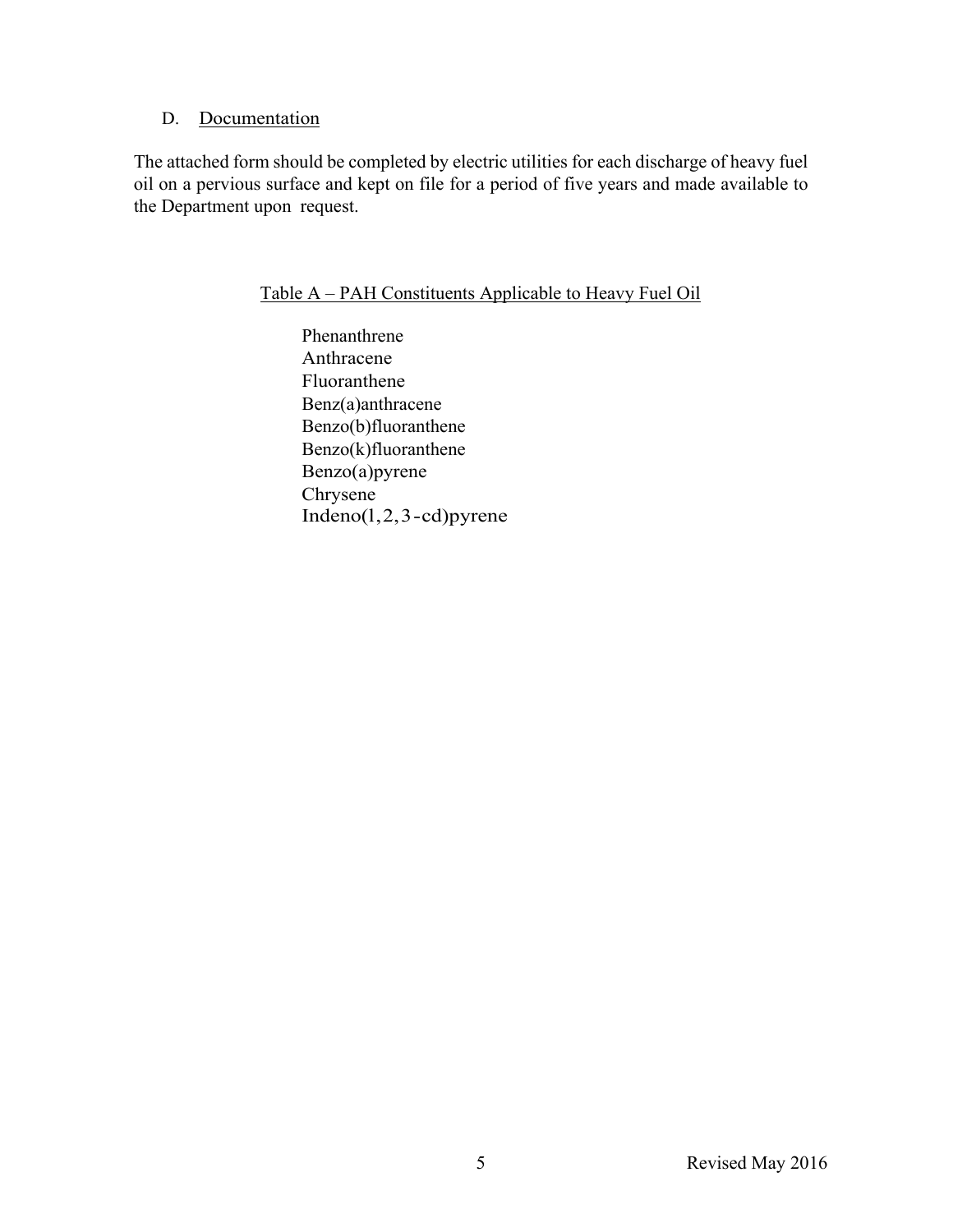#### **Summary Document for Heavy Fuel Oil Discharge (on a pervious surface)**

| Location(s) of Spill (street address of   |  |
|-------------------------------------------|--|
| discharge, if known, facility name        |  |
| and narrative description or              |  |
| illustration indicating where             |  |
| discharge occurred)                       |  |
| Date of Spill                             |  |
|                                           |  |
| Type of Product Discharged                |  |
|                                           |  |
| Volume of Product Discharged (in gallons) |  |
| Volume of Free Product Recovered (in      |  |
| gallons)                                  |  |
| Volume of contaminated soil excavated     |  |
| (tons or cubic yards)                     |  |
| Disposal or recycling methods for free    |  |
| product                                   |  |
| Disposal or recycling methods for         |  |
| excavated soil                            |  |
| Disposal methods for other contaminated   |  |
| media or investigative related waste      |  |
| A site map or sketch showing locations(s) |  |
| of free product recovered and the area of |  |
| soil removed.                             |  |
| Narrative description or illustrations of |  |
| the approximate dimensions of the         |  |
| excavation                                |  |
| -length, width and depth (all             |  |
| Documentation confirming the              |  |
| proper treatment and/or disposal of       |  |
| the free product or contaminated soil.    |  |
| (Attach manifests to report)              |  |
| Narrative description or illustration of  |  |
| where samples were taken, screening       |  |
| methods used and analytical results.      |  |
| (Attach to report)                        |  |
| Other applicable information such as a    |  |
| description of any physical obstacles, if |  |
| any, preventing complete removal.         |  |
|                                           |  |
|                                           |  |
|                                           |  |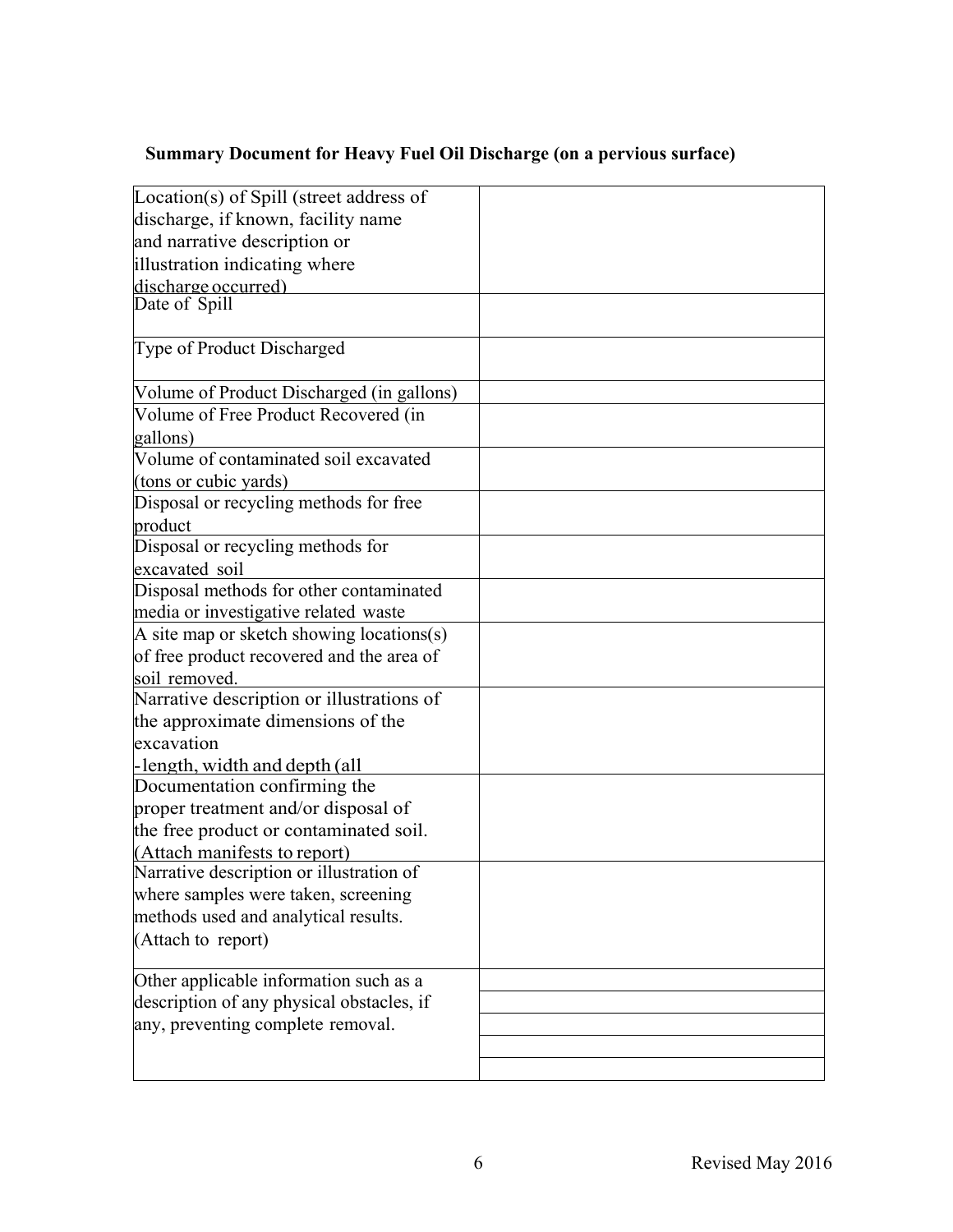### **Appendix 1**

### No. 6 Fuel Oil-PAH Analysis and Spill Response Recommendations

PAHs are ubiquitous in the environment, forming whenever organic substances are exposed to high temperatures. They can be broadly separated into three categories: biogenic (formed from natural biological processes including diagenesis); petrogenic (primarily associated with crude oil and natural oil seeps); and pyrogenic (formed in high heat or combustion processes, including incomplete combustion of fuels). PAHs derived from all three categories are likely to be found as contaminants in soils, particularly in urban or industrial areas, but also, for example, in areas where wood-burning stoves (biogenic) and high-volume vehicular traffic (pyrogenic) are present.

Petrogenic PAHs are characterized by low molecular weight compounds with 2 or 3 aromatic rings (i.e., six-carbon fused benzene rings) with a predominance of alkyl substitution (predominantly methyl groups attached to the ring structures). Conversely, pyrogenic PAHs are characterized by high molecular weight compounds typically with 4 to 7 aromatic rings, and much less alkyl substitution. An important toxicological distinction between the two categories is that all known carcinogenic PAHs fall into the high molecular weight, or pyrogenic, category. Atmospheric transport from point sources and the ever-increasing volume of mobile sources ensures the presence of pyrogenic PAHs in nearly all soils in the U.S. and elsewhere in the developed world.

Number (No.) 6 fuel oil, also known as Bunker C fuel, is a refinery by-product, principally the residue of processes in which light and medium crude oils are fractionally distilled and processed to produce gasoline, diesel fuel, and other products. Although derived from a predominately petrogenic source, No. 6 fuel oil may be substantially enriched in 3 to 5-ring PAHs formed in a number of high-temperature petroleum refining processes including catalytic and steam cracking, vacuum distillation, hydrodesulfurization, etc. PAHs in the high-viscosity residuum of the refining process are primarily petrogenic in origin; however, when necessary, low-viscosity blending stocks from the refining operations are blended with residuum to reduce viscosity and improve flowability. This occasional practice has the potential to introduce high-molecular weight pyrogenic PAHs in quantities that are both unpredictable and batch-specific, although the actual concentrations are low. This, along with the petrogenic PAH variability in parent crudes, are why PAH fingerprinting can be used to identify specific sources of fuel oil spills.

 To develop a coherent approach to assessing risk from PAHs associated with a spill of residual fuel oil, as well as recommended cleanup criteria, all regulated PAH compounds have been compiled in Table 1. Those not found to be present in No. 6 fuel oil are shaded . Composition data for No. 6 fuel oil was compiled by the Total Petroleum Hydrocarbon Criteria Working Group (Potter and Simmons 1998). Data are presented as weight percentages for all fuel constituents reported from a comprehensive search of the literature, and from government, military and oil industry sources.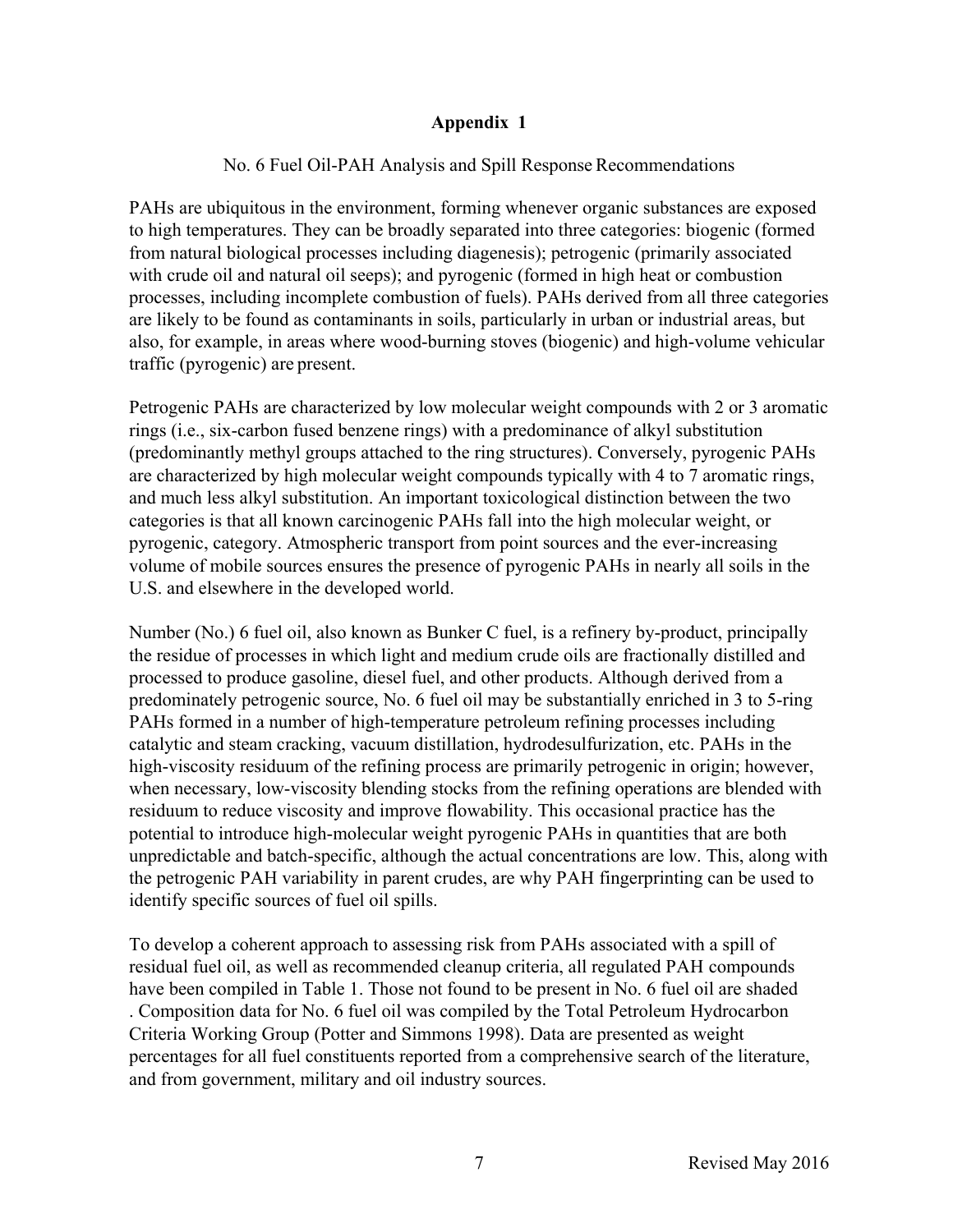plethora of potential PAH sources described above. If this assumption is accepted, only the It is reasonable to assume that any PAHs with maximum reported levels less than 0.02 wt % in No. 6 fuel oil are unlikely to be present at detectable levels in soil or groundwater samples following a fuel spill. That is to say, if these PAHs are detected they would either be at a De Minimus level or derived from a source other than a heavy fuel oil spill, given the following PAHs found in soils subjected to a No. 6 fuel oil spill should be considered to be derived from that spill:

| Anthracene              | Chrysene     |
|-------------------------|--------------|
| Benz(a)anthracene       | Fluoranthene |
| Benzo(b)fluoranthene    | Phenanthrene |
| $Benzo(k)$ fluoranthene |              |

 list since solubility is a major factor in determining the rate of biodegradation. The threshold of 0.02 wt % eliminates inclusion of naphthalene; the remainder of PAHs reported to be present in fuel oil No. 6 (see Table 1) are less abundant in fuel oil #6 than naphthalene. (Some, like benzo(a)pyrene [reported only once in fuel oil No. 6], are an order of magnitude less abundant than naphthalene.) Naphthalene is the most soluble of binuclear aromatics, and orders of magnitude more soluble than PAHs with 3 or 4 aromatic rings. This is further justification for not including naphthalene in the above

For decisions on remediation of PAHs in the environment it is also important to consider bioavailability. PAH bioavailability will not be discussed further here, but considerable literature information is available (e.g., National Research Council 2003, Stroo et al. 2005).

### **Recommendations**

For response activities related to a No. 6 fuel oil spill to soil and/or groundwater, it is recommended, with respect to PAHs, to compare only the following PAHs and their respective regulatory criteria.

Anthracene Benz(a)anthracene Benzo(b)fluoranthene Benzo(k)fluoranthene Chrysene Fluoranthene Phenanthrene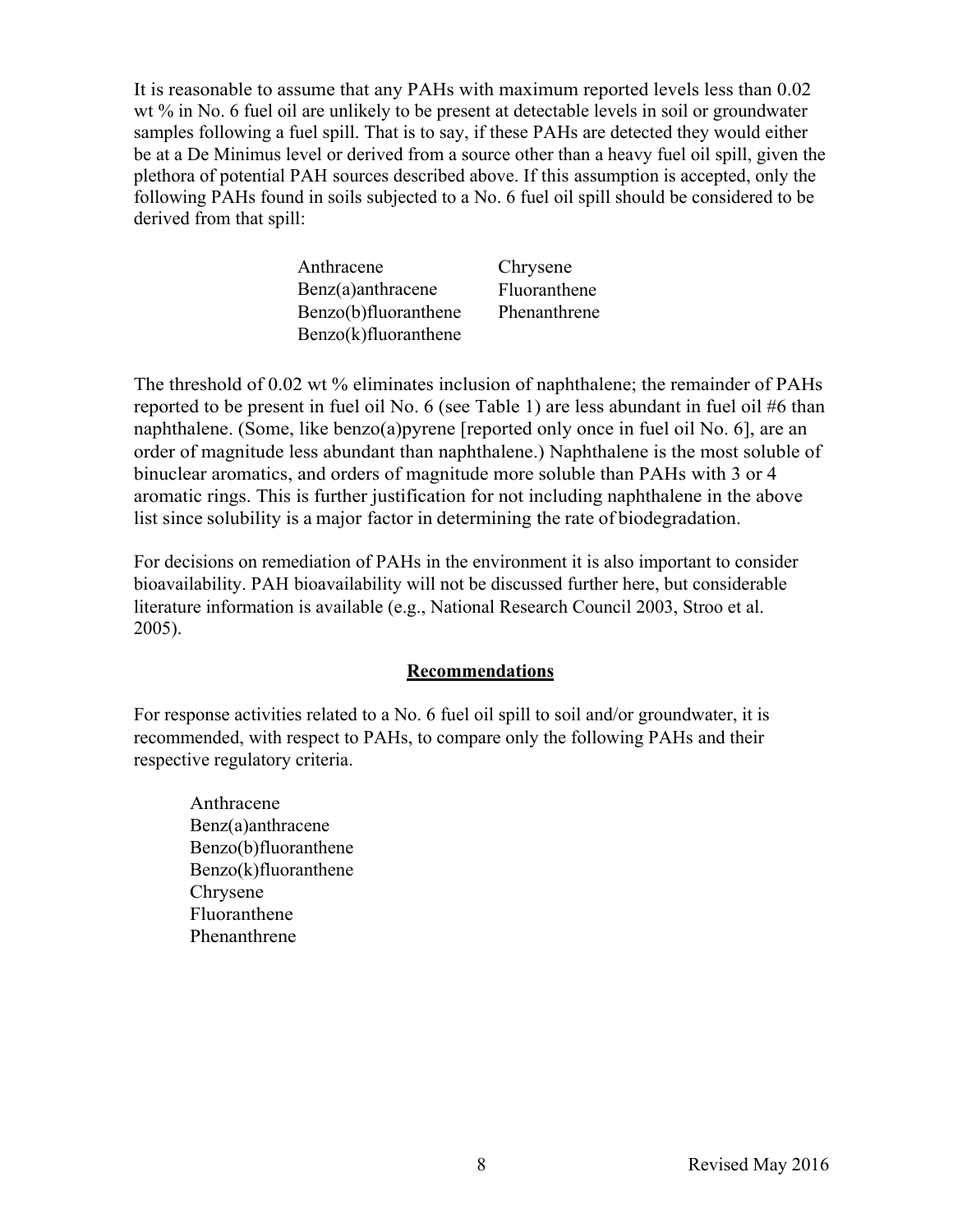#### **Bibliography**

(Links verified as of May 24, 2016)

The following source were used in the development of this Appendix.

 API 1994. Transport and Fate of Non-BTEX Petroleum Chemicals in Soils and Groundwater. API Publication number 4593, American Petroleum Institute, Washington, D.C. http://www.techstreet.com/api/standards/api-publ-4593?product\_id=25845

 Davis, Jay. 2005. PAHs in the Estuary. San Francisco Bay Institute Regional Monitoring Program. http://www.sfei.org/rmp/rmp\_news/Volume\_2\_issue\_2#PAH

Massachusetts Department of Environmental Protection. 2005. Polycyclic Aromatic Hydrocarbons. http://www.mass.gov/eea/agencies/massdep/toxics/reports/polycylicaromatic-hydrocarbons-pahs.html

National Research Council. 2003. Current Use of Bioavailability in the Management of Contaminated Soil and Sediment, pp. 52-118. In: NRC. 2003. Bioavailability of Contaminants in Soils and Sediments: Processes, Tools, and Applications. 420 pp. National Academies Press, Washington D.C. http://www.nap.edu/read/10523/chapter/4#53

Neff, J.M., S.A. Stout and D.G. Gunster. 2005. Ecological risk assessment of polycyclic aromatic hydrocarbons in sediments: identifying sources and ecological hazard. Integrated Environmental Assessment and Management, 1(1):22-33. http://onlinelibrary.wiley.com/doi/10.1897/IEAM\_2004a-016.1/epdf

Potter, Thomas L. and Kathleen E. Simmons. 1998. Composition of Petroleum Mixtures. Total Petroleum Hydrocarbon Criteria Working Group Series, Volume 2. Amherst Scientific Publishers, Amherst, Massachusetts.

Stroo, H.F. et al. 2005. Improving risk assessments for manufactured gas plant soils by measuring PAH availability. Integrated Environmental Assessment and Management, 1(3):259-266. http://onlinelibrary.wiley.com/doi/10.1897/2004-009R.1/epdf